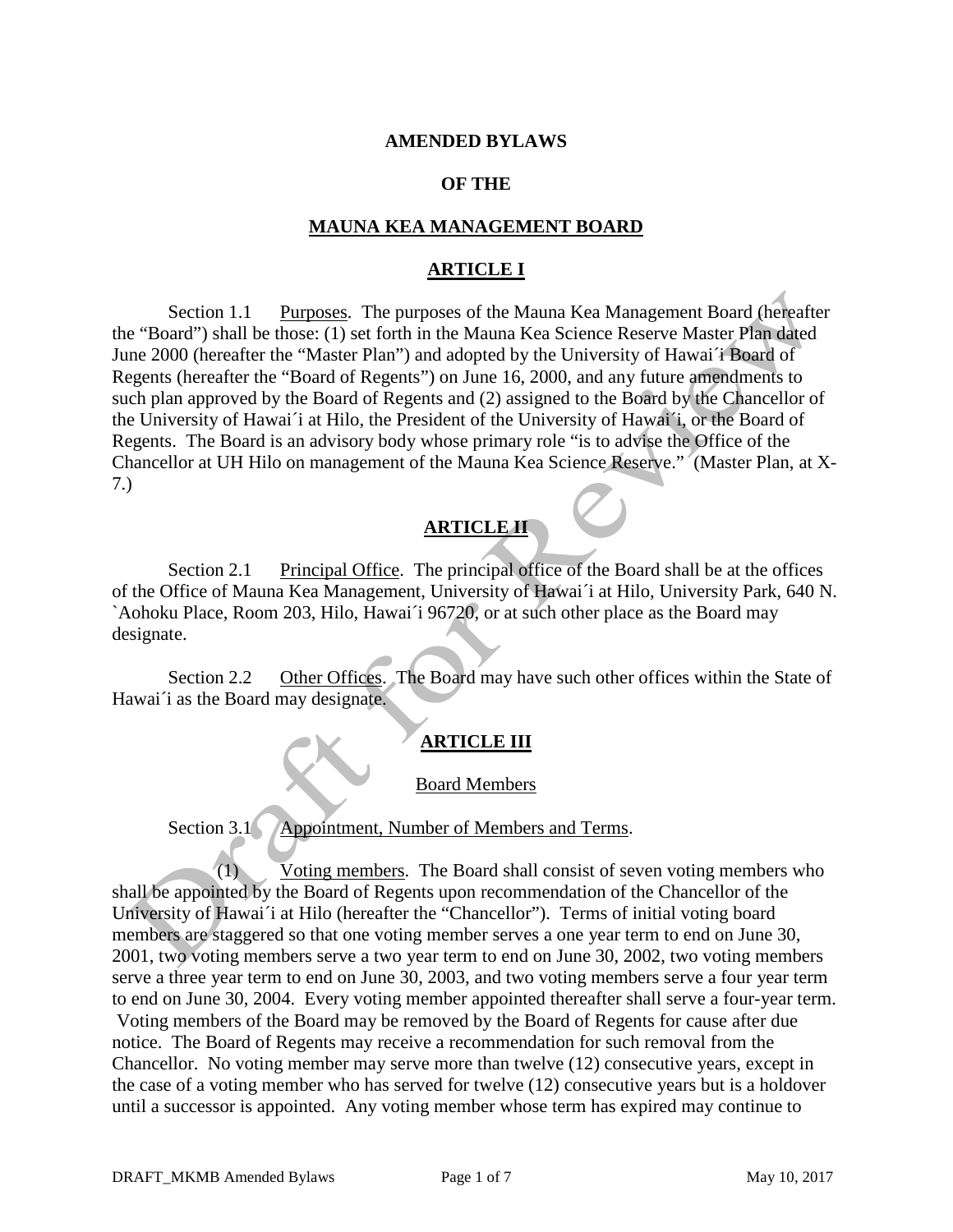serve as a holdover voting member until a successor is nominated and appointed. Any vacancy occurring in the voting membership shall be filled by the Chancellor for the remainder of that position's unexpired term, subject to approval by the Board of Regents.

(2) Ex-officio, non-voting members. The Board shall also consist of two exofficio, non-voting members appointed by the Board of Regents from the members of the Board of Regents. Each of these non-voting members shall: (a) serve a minimum term of one year from the time of appointment, unless otherwise requested by the Chair of the Board of Regents, (b) be entitled to all of the rights, powers, and privileges of members of the Board, except voting and holding office, including, without limitation, participating in all Board meetings, hearings, and activities, and (c) resign or step down as a non-voting member of the Board upon the expiration or termination of his or her term as a member of the Board of Regents.

Section 3.2 Election and Term of Officers of the Board. The officers of the Board shall be the Chairperson, the Vice-Chairperson, and the Second Vice-Chairperson/Secretary. All members of the Board except ex-officio, non-voting members are eligible to serve as an officer. The officers shall be elected by the Board from among its voting members and shall serve a two (2) year term that shall begin on July 1 and end on June 30 of the second following calendar year. The terms of the initial officers shall expire on June 30, 2001. All officers shall be subject to removal at any time without cause by the affirmative vote of at least four (4) voting members. The Board may, at its discretion, elect acting or temporary officers and may elect officers to fill vacancies occurring for any reason whatsoever, and may limit or enlarge the duties and powers of any elected officer.

Section 3.3 Chairperson. The Chairperson shall preside over meetings of the Board. The Chairperson shall have general charge and supervision of the Board as delegated by the Board members and shall perform such duties as are incident to the office or are required by the Board members.

Section 3.4 First Vice-Chairperson. In the absence of the Chairperson, the First Vice-Chairperson shall perform the Chairperson's duties. The First Vice-Chairperson shall also perform all other duties assigned by the Chairperson or by the Board members.

Section 3.5 Second Vice-Chairperson/Secretary. In the absence of the Chairperson and the First Vice-Chairperson, the Second Vice-Chairperson/Secretary shall perform the Chairperson's duties. The Second Vice-Chairperson/Secretary shall also perform all other duties assigned by the Chairperson or by the Board members.

## **ARTICLE IV**

### Meetings of the Board

Section 4.1 **Regular and Special Meetings.** Regular meetings for any purpose may be held pursuant to a schedule approved by a majority vote of the Board. Special meetings for organizational purposes or Board member orientation may be held at any time upon the call of the Chairperson or upon the call of any two voting members, without regard to Section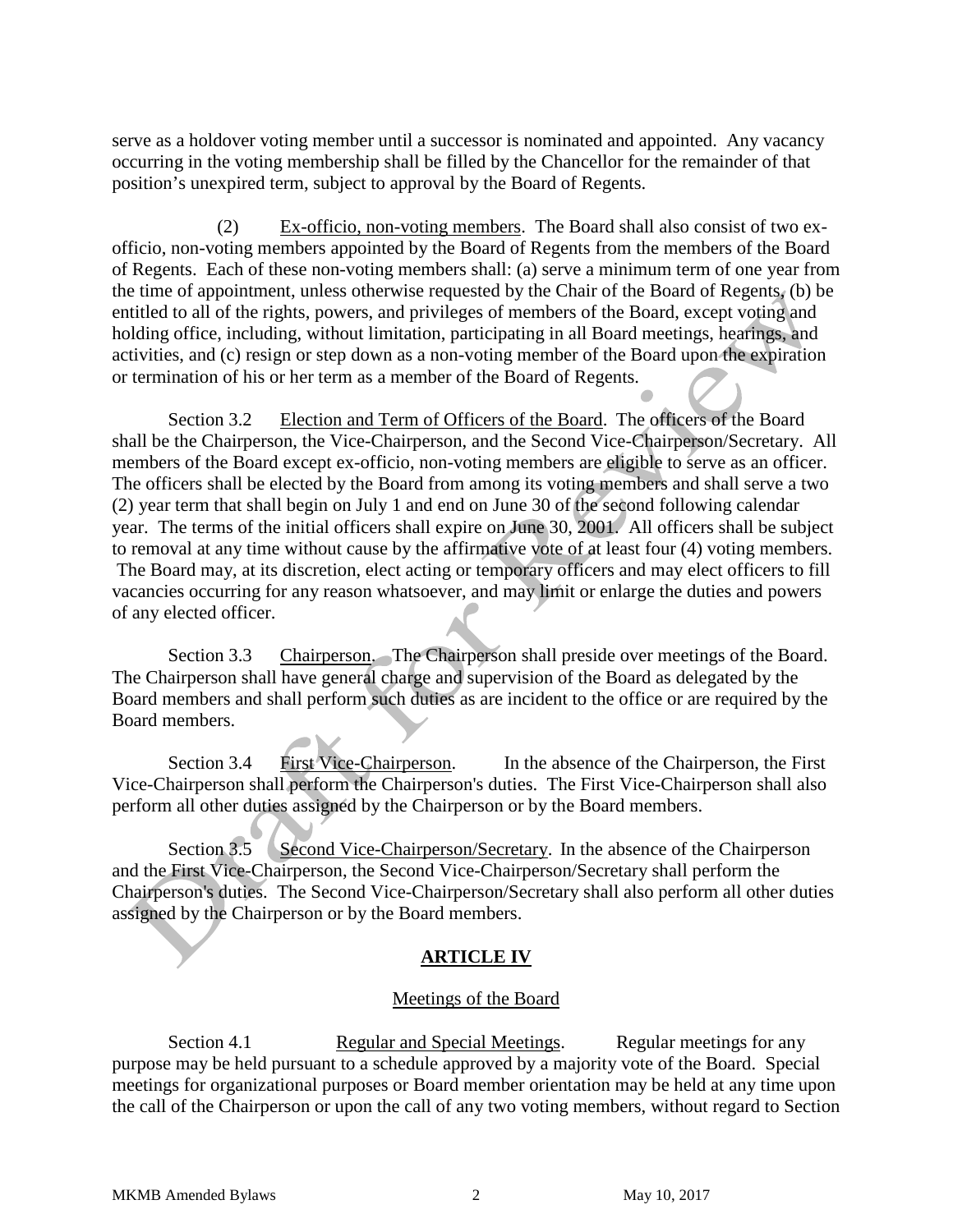4.3 public notice requirements.

Section 4.2 Executive Meetings. The Board may hold an executive meeting closed to the public upon an affirmative vote, taken at an open meeting, of two-thirds of the voting members present; provided the affirmative vote constitutes at least four (4) members.

Section 4.3 Notice of Meetings. The Board shall give written public notice of any regular meeting, or any executive meeting when anticipated in advance. The notice shall include an agenda which lists all of the items to be considered at the forthcoming meeting, the date, time, and place of the meeting. In the case of an executive meeting, the purpose shall be stated.

Section 4.4 Written Public Notice. The Board shall post the written public meeting notice on the webpage of the Office of Maunakea Management and file the notice in the Board's office for public inspection, at least six (6) calendar days before a regular meeting. The notice shall also be posted at the site of the meeting whenever feasible. The Board shall not change the agenda, once filed, by adding items thereto without the affirmative vote of at least four (4) voting members. The Board shall maintain a list of names and addresses of persons who request notification of meetings and shall mail a copy of the notice to such persons at their last recorded address no later than the time when the agenda is filed.

Section 4.5 Open Meetings. Every regular meeting of the Board shall be open to the public and all persons shall be permitted to attend. The Board shall afford all interested persons an opportunity to submit data, views, or arguments, in writing, on any agenda item. The Board shall also afford all interested persons an opportunity to present oral testimony on any agenda item.

Section 4.6 Place of Meeting. The Board shall designate any place open and accessible to the public as a meeting place for any regular meeting of the Board.

Section 4.7 Continued Meeting and Notice Thereof. Any regular meeting of the Board at which a quorum is present may be continued to a later date or to a different location; provided that the meeting shall be continued to a reasonable day, time, and place.

Section 4.8 Action by the Board; Quorum. Four (4) voting members of the Board shall constitute a quorum to do business. The concurrence of four voting (4) members shall be necessary to make any action of the Board valid; provided that due notice shall have been given to all voting members of the Board, or a bona fide attempt shall have been made to give the notice to all voting members to whom it was reasonably practicable to give the notice.

Section 4.9 Parliamentary Procedures. Except as otherwise provided by these bylaws, Robert's Rules of Order (\_\_\_\_\_ ed.) shall provide guidance on procedural questions that may arise at a meeting.

Section 4.10 Minutes. Minutes of all regular meetings shall be kept. The Director of the Office of Mauna Kea Management shall designate a member of its staff to serve as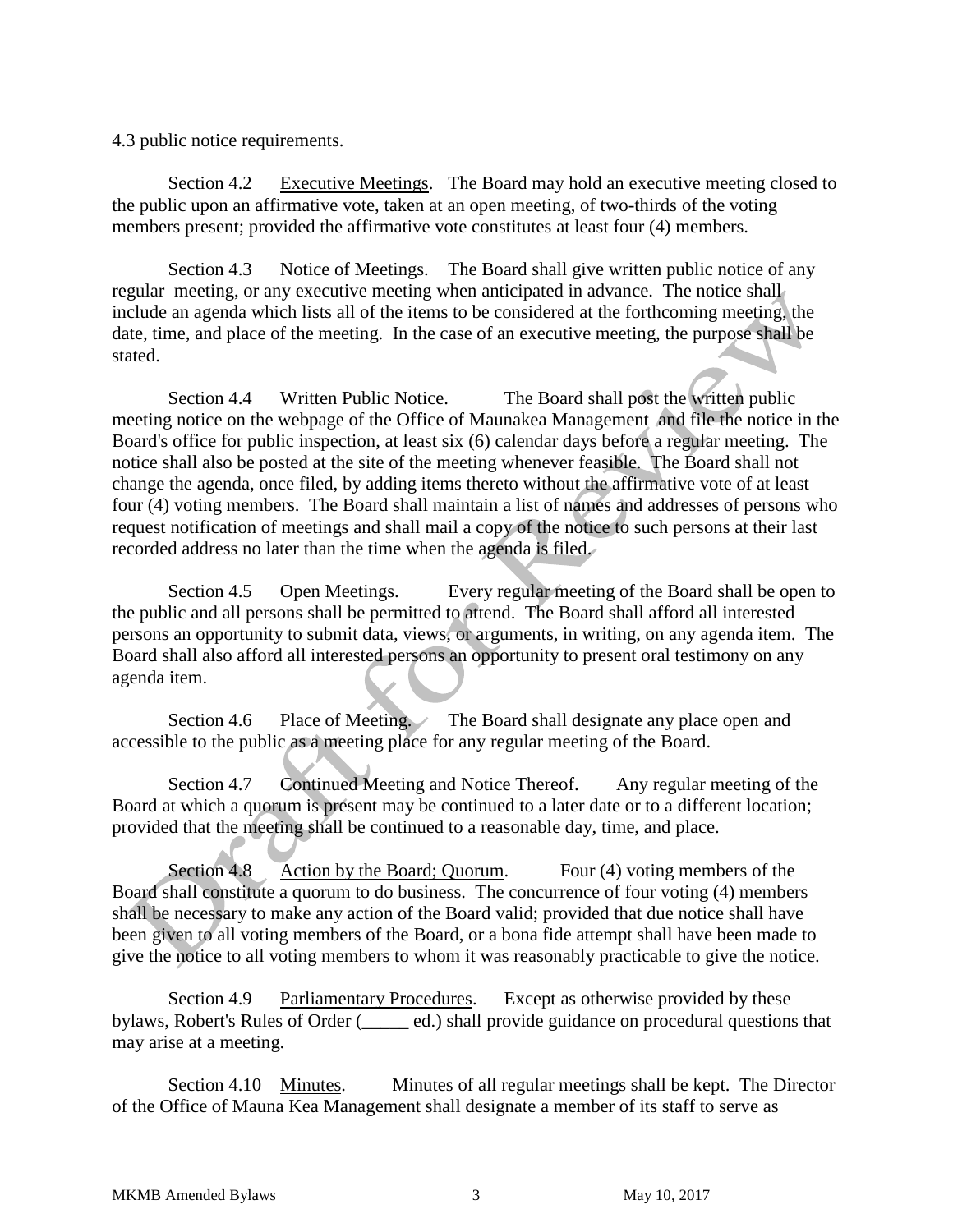recorder, and after the Board has approved the minutes the recorder shall forward the minutes to the Second Vice-Chairperson/Secretary for signature to indicate the Board's approval. If the Second Vice-Chairperson/Secretary is not available to sign the minutes, another officer of the Board may sign the minutes.

Section 4.11 Presumption of Assent. A voting member of the Board who is present at a meeting at which action on any matter is taken shall be presumed to have assented to the action taken unless the member's dissent or refusal to vote is entered in the minutes of the meeting.

Section 4.15 Committees and Subcommittees of the Board. The Board may establish such committees and subcommittees as it deems appropriate to conduct the business of the Board.

### **ARTICLE V**

### Powers of the Board

Section 5.1 Powers. The powers of the Board shall be vested in the Board members to the fullest extent possible. The Board members shall have the general charge of the affairs of the Mauna Kea Management Board, and shall have full power, and it shall be their duty, to enforce the Bylaws and to perform the advisory duties and functions assigned to them by the Master Plan and related resolutions approved by the Board of Regents regarding the management of the Mauna Kea Science Reserve.

# **ARTICLE VI**

### Advisory Committees

Section 6.1 Selection of Advisory Committees. The Board may appoint such advisory committees from the general community as it may deem necessary. The members of such committees shall be appointed by the Board. Any such advisory committee may elect a Chairperson and Secretary from among its members.

Section 6.2 Function of Advisory Committees. Advisory committees may be consulted by the Board for their advice on matters to be or being considered by the Board.

### **ARTICLE VII**

#### Staff

Section 7.1 Board Staff. The Office of Mauna Kea Management shall provide assistance to the Board. Requests for staff assistance shall be made directly to the Director of the Office of Mauna Kea Management who, upon receiving such request, may appoint, in accordance with applicable personnel requirements, subordinate staff members to assist in the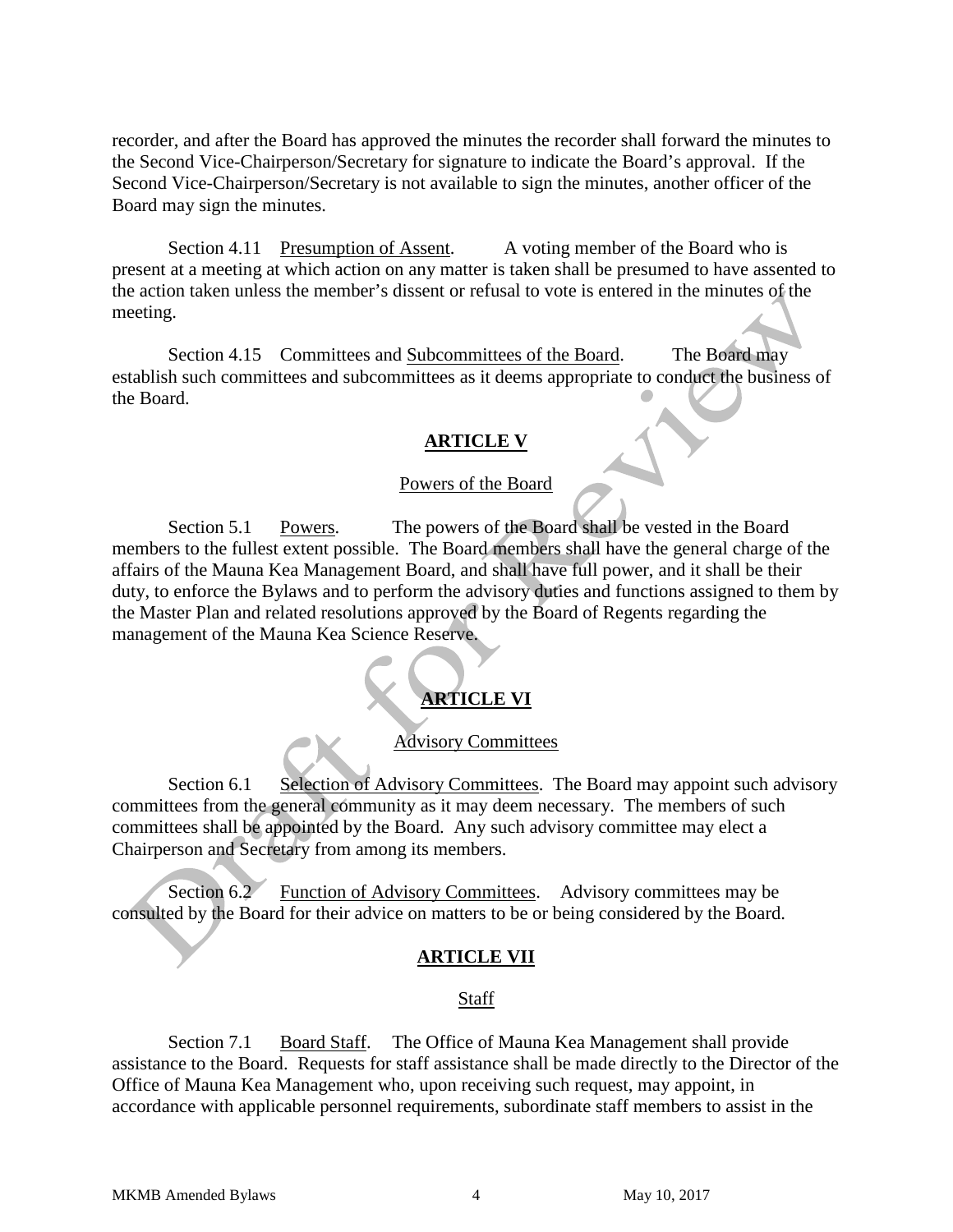administration of the Board's affairs.

### **ARTICLE VIII**

#### Miscellaneous

Section 8.1 Inspection of Bylaws. The Board shall keep in its principal office the original or a copy of the current Bylaws of the Board, certified as the current official version by the Chairperson, which shall be open to inspection by all Board members and by the general public at all reasonable times during office hours.

Section 8.2 The Bylaws may be amended or repealed by a vote of five (5) or more voting members of the Board at any regular meeting.

### [REMAINDER OF THIS PAGE INTENTIONALLY LEFT BLANK]